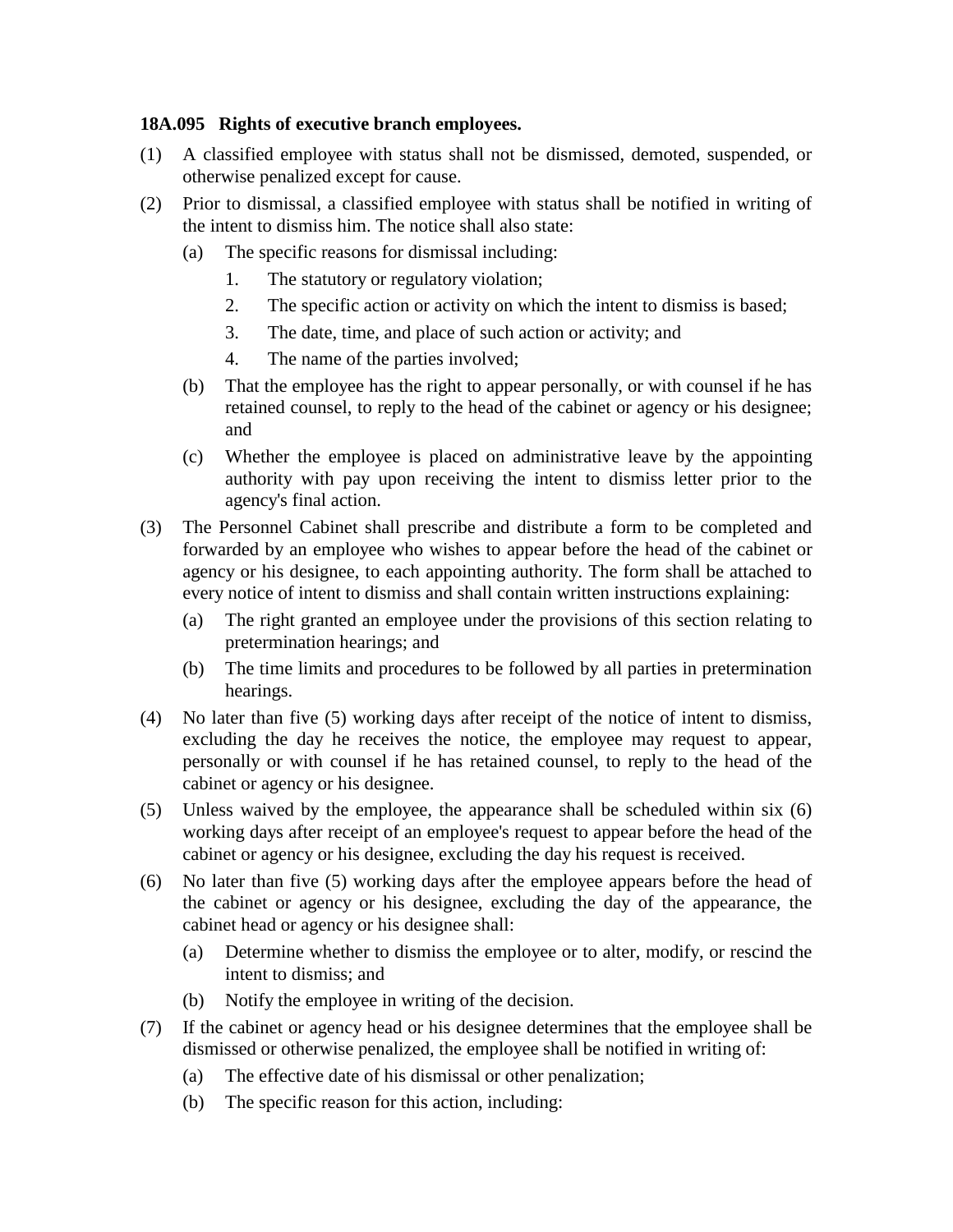- 1. The statutory or regulatory violation;
- 2. The specific action or activity on which the dismissal or other penalization is based;
- 3. The date, time, and place of the action or activity; and
- 4. The name of the parties involved; and
- (c) That he may appeal the dismissal or other penalization to the board within sixty (60) days after receipt of this notification, excluding the day he receives notice.
- (8) A classified employee with status who is demoted, suspended, or otherwise penalized shall be notified in writing of:
	- (a) The demotion, suspension, or other penalization;
	- (b) The effective date of the demotion, suspension, or other penalization;
	- (c) The specific reason for the action including:
		- 1. The statutory or regulatory violation;
		- 2. The specific action or activity on which the demotion, suspension, or other penalization is based;
		- 3. The date, time, and place of the action or activity; and
		- 4. The name of the parties involved; and
	- (d) That he or she has the right to appeal to the board within sixty (60) days, excluding the day that he or she received notification of the personnel action.
- (9) Any unclassified employee who is dismissed, demoted, suspended, or otherwise penalized for cause may, within thirty (30) days after the dismissal, demotion, suspension, or other form of penalization, appeal to the board for review thereof.
- (10) (a) An employee whose position is reallocated shall be notified in writing by the appointing authority of:
	- 1. The reallocation; and
	- 2. His right to request reconsideration by the secretary within ten (10) working days of receipt of the notice, excluding the day he receives notification.
	- (b) He shall be provided with a form prescribed by the secretary on which to request reconsideration.
	- (c) The employee shall file a written request for reconsideration of the reallocation of his position with the secretary in a manner and form prescribed by the secretary and shall be given a reasonable opportunity to be heard thereon by the secretary. The secretary shall make a determination within sixty (60) days after the request has been filed by an employee. After reconsideration of the request by the secretary, the employee may appeal to the board.
- (11) Any state employee, applicant for employment, or eligible on a register may appeal to the board on the grounds that his right to inspect or copy records, including preliminary and other supporting documentation, relating to him has been denied,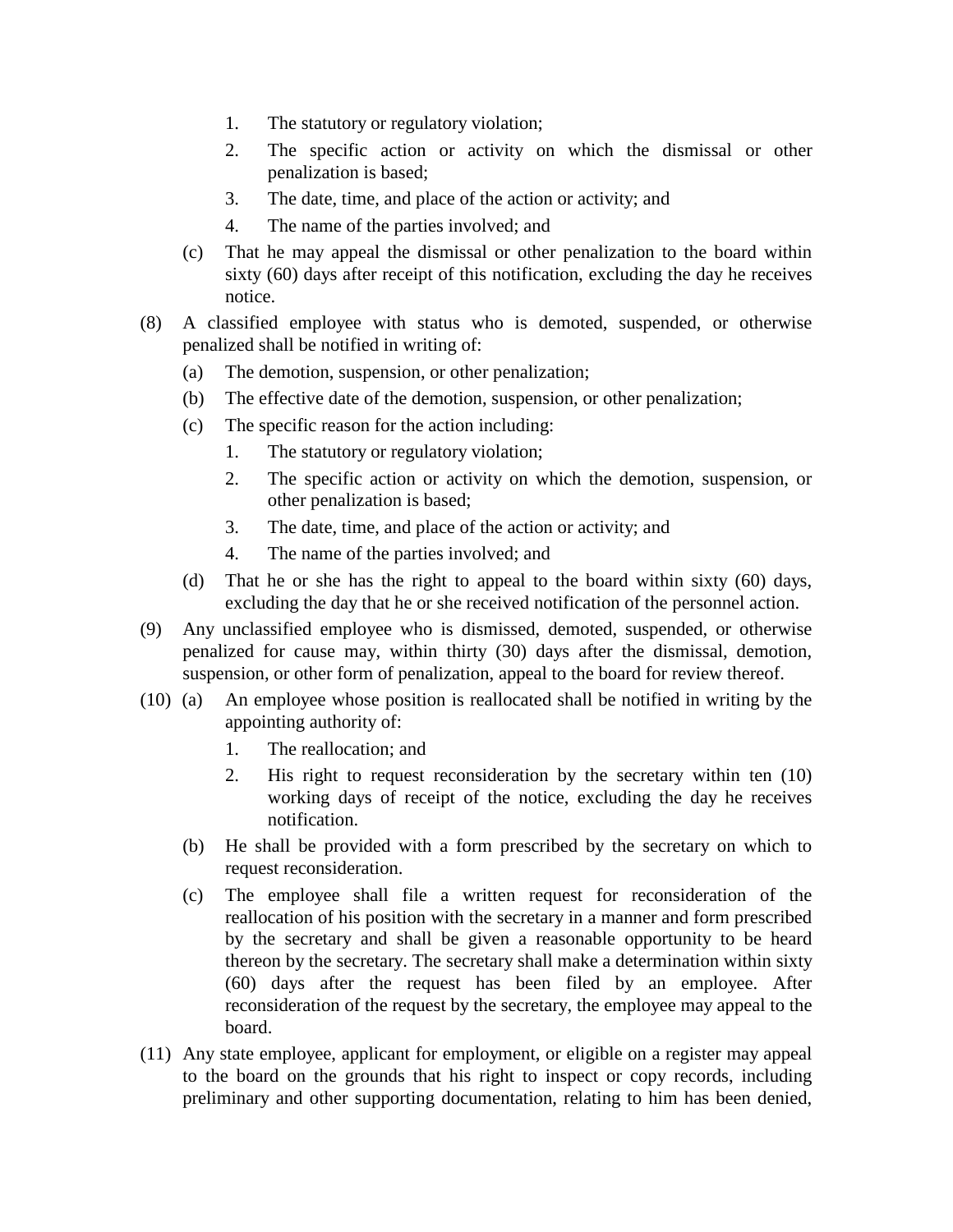abridged, or impeded by a public agency. The board shall conduct a hearing to determine whether the records related to the employee, applicant, or eligible, and whether his right to inspect or copy these records was denied, abridged, or impeded. If the board determines that the records related to the employee and that the right to inspect or copy these records has been denied, abridged, or impeded, the board shall order the public agency to make them available for inspection and copying and shall charge the cost of the hearing to the public agency. A state employee, an applicant for employment, and an eligible on a register shall not have the right to inspect or to copy any examination materials.

- (12) Any classified employee may appeal to the board an action alleged to be based on discrimination due to race, color, religion, national origin, sex, disability, or age forty (40) and above. Nothing in this section shall be construed to preclude any classified or unclassified employee from filing with the Kentucky Commission on Human Rights a complaint alleging discrimination on the basis of race, color, religion, national origin, sex, disability, or age in accordance with KRS Chapter 344.
- (13) When an eligible's name is removed from a register, the secretary shall notify the eligible of his action and the reasons therefor, together with his right of appeal. An eligible's name shall be restored to the register upon presentation of reasons satisfactory to the secretary or in accordance with the decision of the board.
- (14) (a) Any employee, applicant for employment, or eligible on a register, who believes that he has been discriminated against, may appeal to the board.
	- (b) Any applicant whose application for admission to an open-competitive examination has been rejected shall be notified of this rejection and the reasons therefor and may appeal to the board for reconsideration of his qualifications and for admission to the examination. Applicants may be conditionally admitted to an examination by the secretary pending reconsideration by the board.
	- (c) Any applicant who has taken an examination may appeal to the board for a review of his rating in any part of the examination to assure that uniform rating procedures have been applied equally and fairly.
	- (d) An appeal to the board by applicants or eligibles under subsections (11) and (13) of this section and under this subsection shall be filed in writing with the executive director not later than thirty (30) calendar days after the notification of the action in question was mailed.
- (15) An evaluation may be appealed to the board if an employee has complied with the review procedure established in KRS 18A.110(7)(j).
- (16) (a) Appeals to the board shall be in writing on an appeal form prescribed by the board. Appeal forms shall be available at the employee's place of work. The Personnel Cabinet shall be responsible for the distribution of these forms.
	- (b) The appeal form shall be attached to any notice, or copy of any notice, of dismissal, demotion, suspension, fine, involuntary transfer, or other penalization, reallocation, or notice of any other action an employee may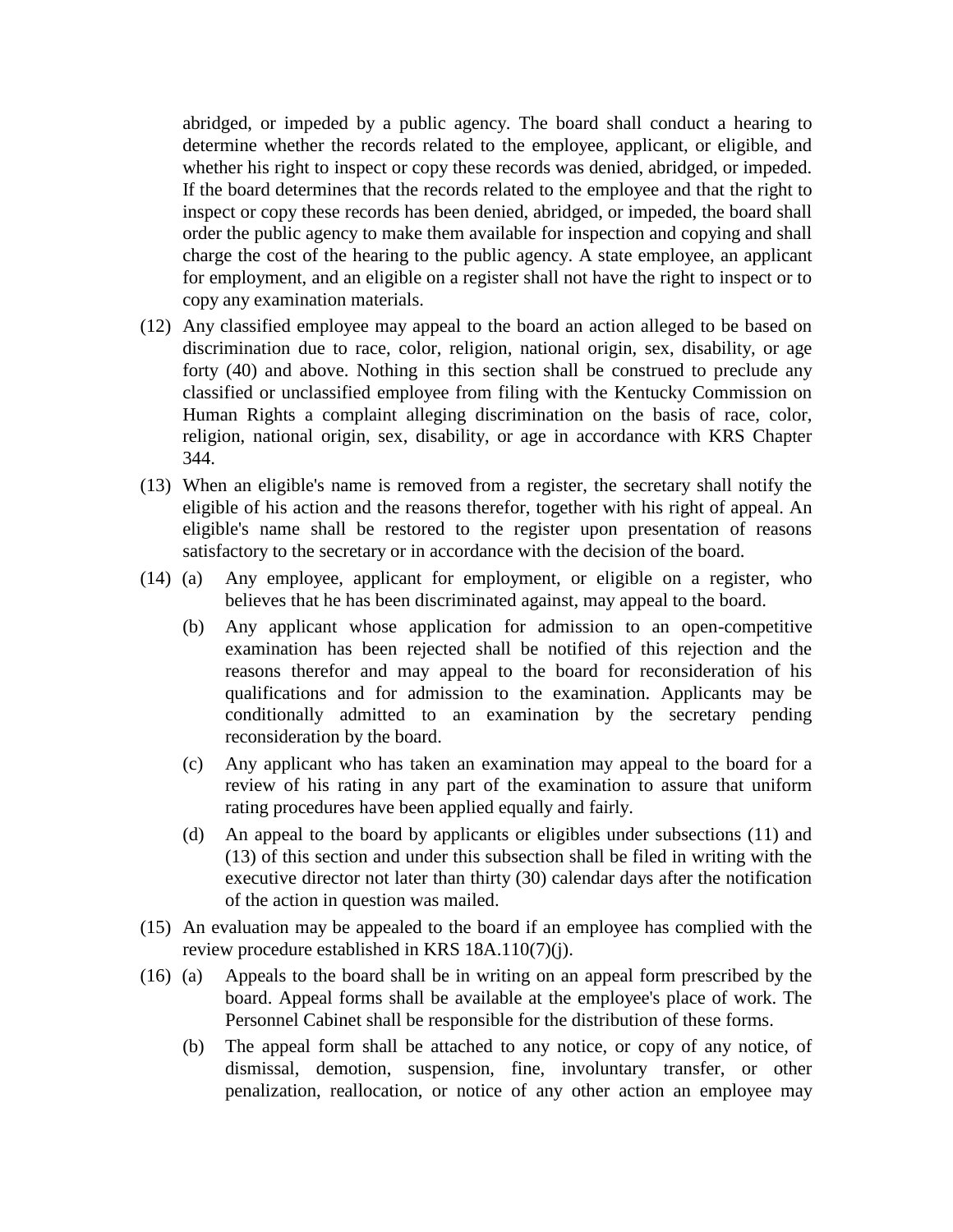appeal under the provisions of this section. The appeal form shall instruct the employee to state whether he is a classified or unclassified employee, his full name, his appointing authority, work station address and telephone number, and, if he has retained counsel at the time he files an appeal, the name, address, and telephone number of his attorney.

- (c) The form shall also instruct a classified employee to state the action he is appealing in a short, plain, concise statement of the facts. The form shall instruct an unclassified employee to make a short, plain, concise statement of the reason for the appeal and the cause given for his dismissal.
- (d) Upon receipt of the appeal by the board, the appointing authority and the Personnel Cabinet shall be notified and the board shall schedule a hearing.
- (17) All administrative hearings conducted by the board shall be conducted in accordance with KRS Chapter 13B.
- (18) (a) The board may deny a hearing to an employee who has failed to file an appeal within the time prescribed by this section; and to an unclassified employee who has failed to state the reasons for the appeal and the cause for which he has been dismissed. The board may deny any appeal after a preliminary hearing if it lacks jurisdiction to grant relief. The board shall notify the employee of its denial in writing and shall inform the employee of his right to appeal the denial under the provisions of KRS 18A.100.
	- (b) Any investigation by the board of any matter related to an appeal filed by an employee shall be conducted only upon notice to the employee, the employee's counsel, and the appointing authority. All parties to the appeal shall have access to information produced by the investigations and the information shall be presented at the hearing.
- (19) Each appeal shall be decided individually, unless otherwise agreed by the parties and the board. The board shall not:
	- (a) Employ class action procedures; or
	- (b) Conduct test representative cases.
- (20) Board members shall abstain from public comment about a pending or impending proceeding before the board. This shall not prohibit board members from making public statements in the course of their official duties or from explaining for public information the procedures of the board.
- (21) An appeal to the board may be heard by the full board or one (1) or more of the following: Its executive director, its general counsel, any nonelected member of the board, or any hearing officer secured by the board pursuant to KRS 13B.030.
- (22) (a) If the board finds that the action complained of was taken by the appointing authority in violation of laws prohibiting favor for, or discrimination against, or bias with respect to, his political or religious opinions or affiliations or ethnic origin, or in violation of laws prohibiting discrimination because of such individual's sex or age or disability, the appointing authority shall immediately reinstate the employee to his former position or a position of like status and pay, without loss of pay for the period of his penalization, or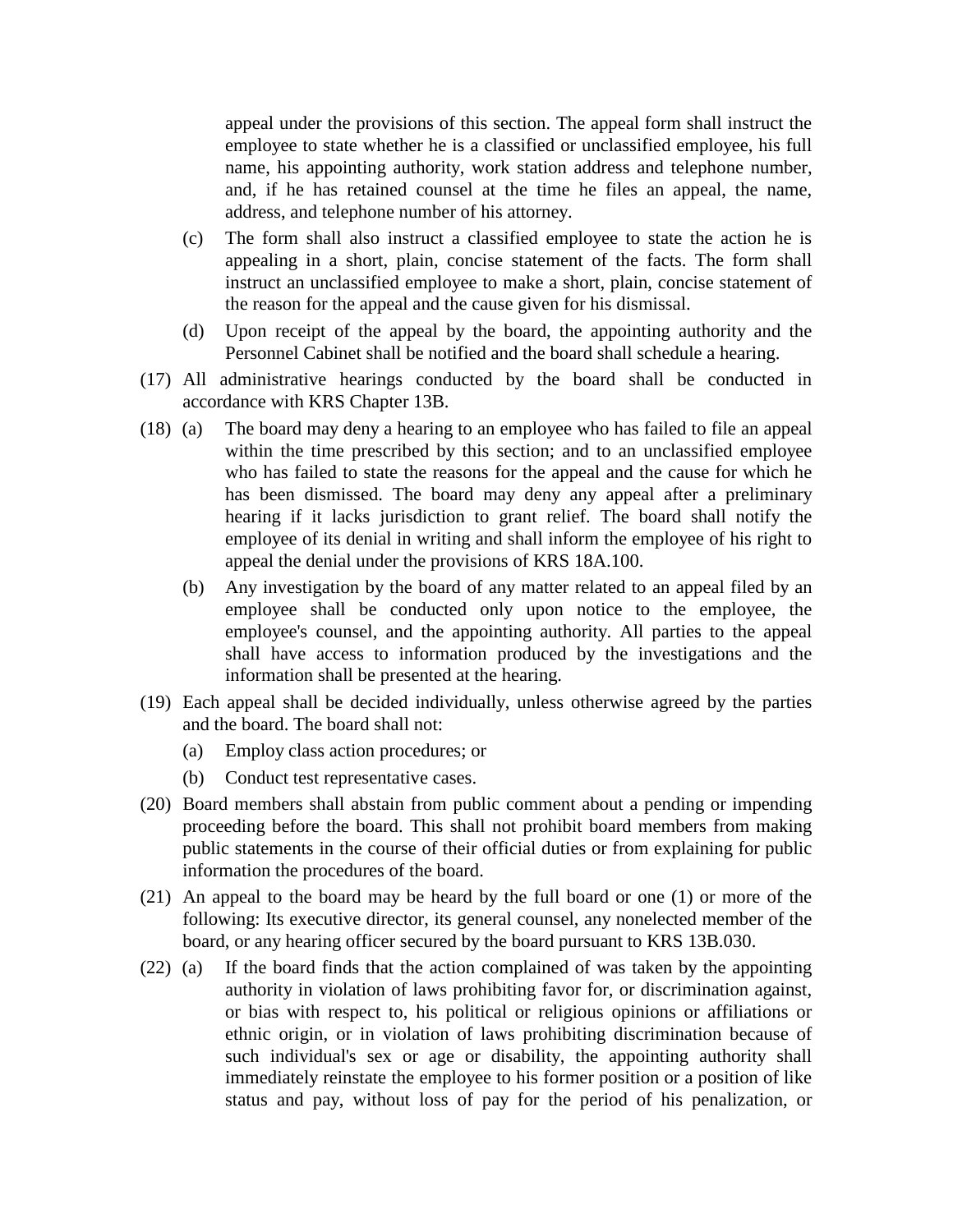otherwise make the employee whole unless the order is stayed by the board or the court on appeal.

- (b) If the board finds that the action complained of was taken without just cause, the board shall order the immediate reinstatement of the employee to his former position or a position of like status and pay, without loss of pay for the period of his penalization, or otherwise make the employee whole unless the order is stayed by the board or the court on appeal.
- (c) If the board finds that the action taken by the appointing authority was excessive or erroneous in view of all the surrounding circumstances, the board shall direct the appointing authority to alter, modify, or rescind the disciplinary action.
- (d) In all other cases, the board shall direct the appointing authority to rescind the action taken or otherwise grant specific relief or dismiss the appeal.
- (23) If a final order of the board is appealed, a court shall award reasonable attorney fees to an employee who prevails by a final adjudication on the merits as provided by KRS 453.260. This award shall not include attorney fees attributable to the hearing before the board.
- (24) When any employee is dismissed and not ordered reinstated after the appeal, the board in its discretion may direct that his name be placed on an appropriate reemployment list for employment in any similar position other than the one from which he had been removed.
- (25) After a final decision has been rendered by the board or court, an employee who prevails in his appeal shall be credited with the amount of leave time used for time spent at his hearing before the board or court. Employees who had an insufficient amount of leave time shall be credited with leave time equal to the amount of time spent at their hearings before the board or court.
- (26) If the appointing authority appeals the final order of the board, unless the board rules otherwise, the reinstated employee shall remain in his former position, or a position of like status or pay, until the conclusion of the appeals process, at which time the appointing authority shall take action in accordance with the court order.
- (27) After a final decision in a contested case has been rendered by the last administrative or judicial body to which the case has been appealed, the board shall make the decision available to the public in electronic format on its Web site and shall organize the decisions according to the statutory basis for which the appeal was based.
- $(28)$  For the purposes of subsections  $(2)$ ,  $(3)$ ,  $(4)$ ,  $(5)$ ,  $(6)$ , and  $(7)$  of this section, the word "agency" means any agency not assigned to a cabinet for organizational purposes.
- (29) Notwithstanding any other prescribed limitation of action, an employee that has been penalized, but has not received a written notice of his or her right to appeal as provided in this section, shall file his or her appeal with the Personnel Board within one (1) year from the date of the penalization or from the date that the employee reasonably should have known of the penalization.